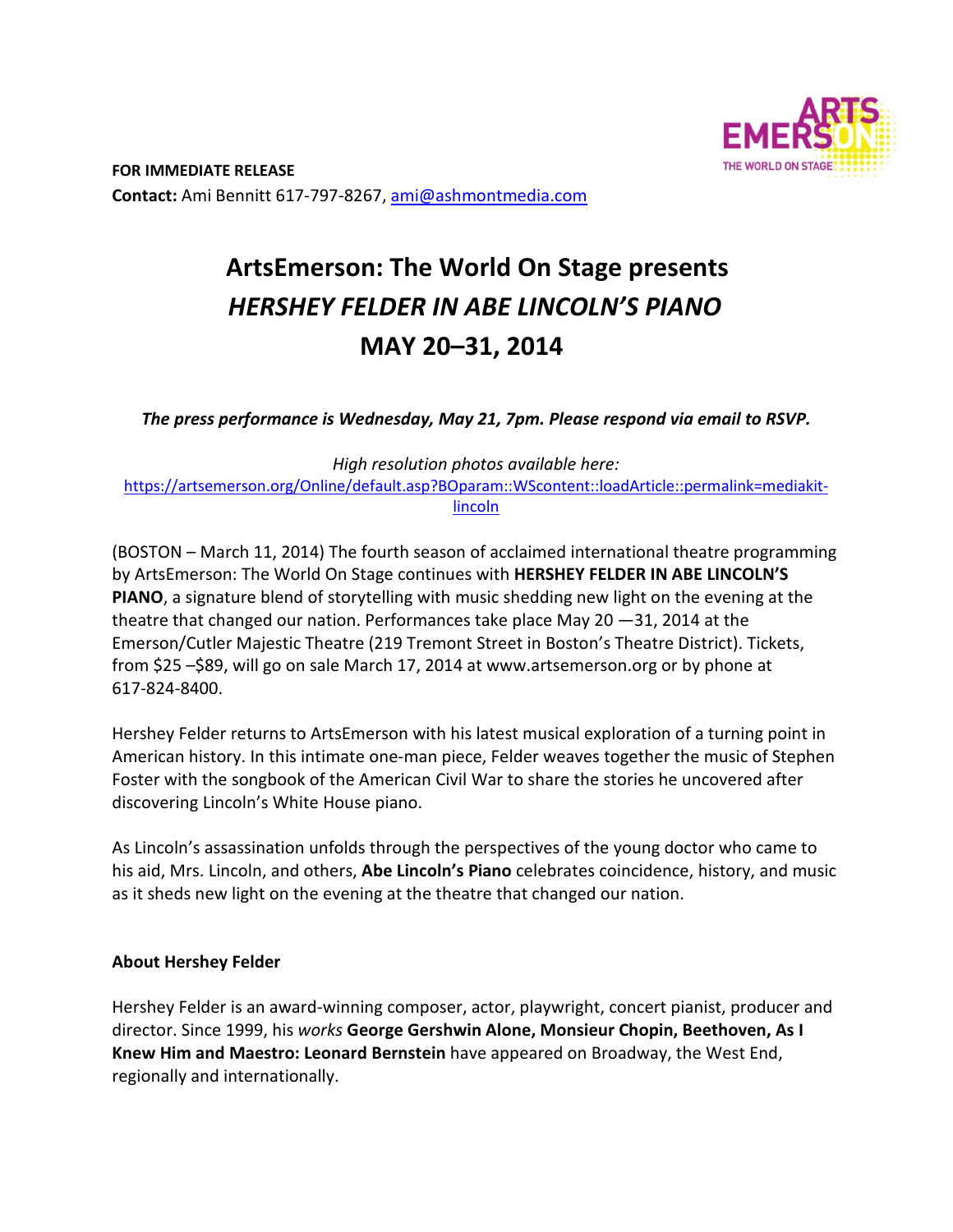May 20‐‐31, 2014 **HERSHEY FELDER IN ABE LINCOLN'S PIANO**  Music by Stephen Foster, Hershey Felder and others Book by Hershey Felder Produced by Eighty‐Eight Entertainment

### **Performances:**

Tuesday, May 20, 7:30PM Wednesday, May 21, 7PM Thursday, May 22, 7:30PM Friday, May 23, 8PM Saturday, May 24, 4PM Saturday, May 24, 8PM Sunday, May 25, 2PM Wednesday, May 28, 7:30PM Thursday, May 29, 7:30PM Friday, May 30, 8PM Saturday, May 31, 4PM Saturday, May 31, 8PM

#### **About ArtsEmerson**

ArtsEmerson was established by Emerson College to program the beautifully restored 590‐seat Emerson/Paramount Center Mainstage; the versatile, intimate Jackie Liebergott Black Box Theatre ("The Jackie"), which can seat up to 150 people; the state‐of‐the‐art 170‐seat Bright Family Screening Room (all located within the Emerson/Paramount Center, a cornerstone in the revitalization of downtown Boston); and the beloved, historic 1,186‐seat Emerson/Cutler Majestic Theatre in the heart of the Theatre District, fully restored by Emerson in 2003. Under the leadership of Rob Orchard, ArtsEmerson gives Boston audiences a new level of cultural choice, bringing live professional American and international stage work to its four distinct venues as well as films and music. For more information, visit www.artsemerson.org.

## **About Emerson College**

Located in Boston, Massachusetts, opposite the historic Boston Common and in the heart of the city's Theatre District, Emerson College educates individuals who will solve problems and change the world through engaged leadership in communication and the arts, a mission informed by liberal learning. The College has 3,660 undergraduates and 829 graduate students from across the United States and 50 countries. Supported by state-of-the-art facilities and a renowned faculty, students participate in more than 80 student organizations and performance groups. Emerson is known for its study and internship programs in Los Angeles, Washington, D.C., the Netherlands, London, China, and the Czech Republic. A new permanent facility on Sunset Boulevard is being constructed for its L.A.‐based program, estimated to be completed by January 2014. For more information, visit www.emerson.edu.